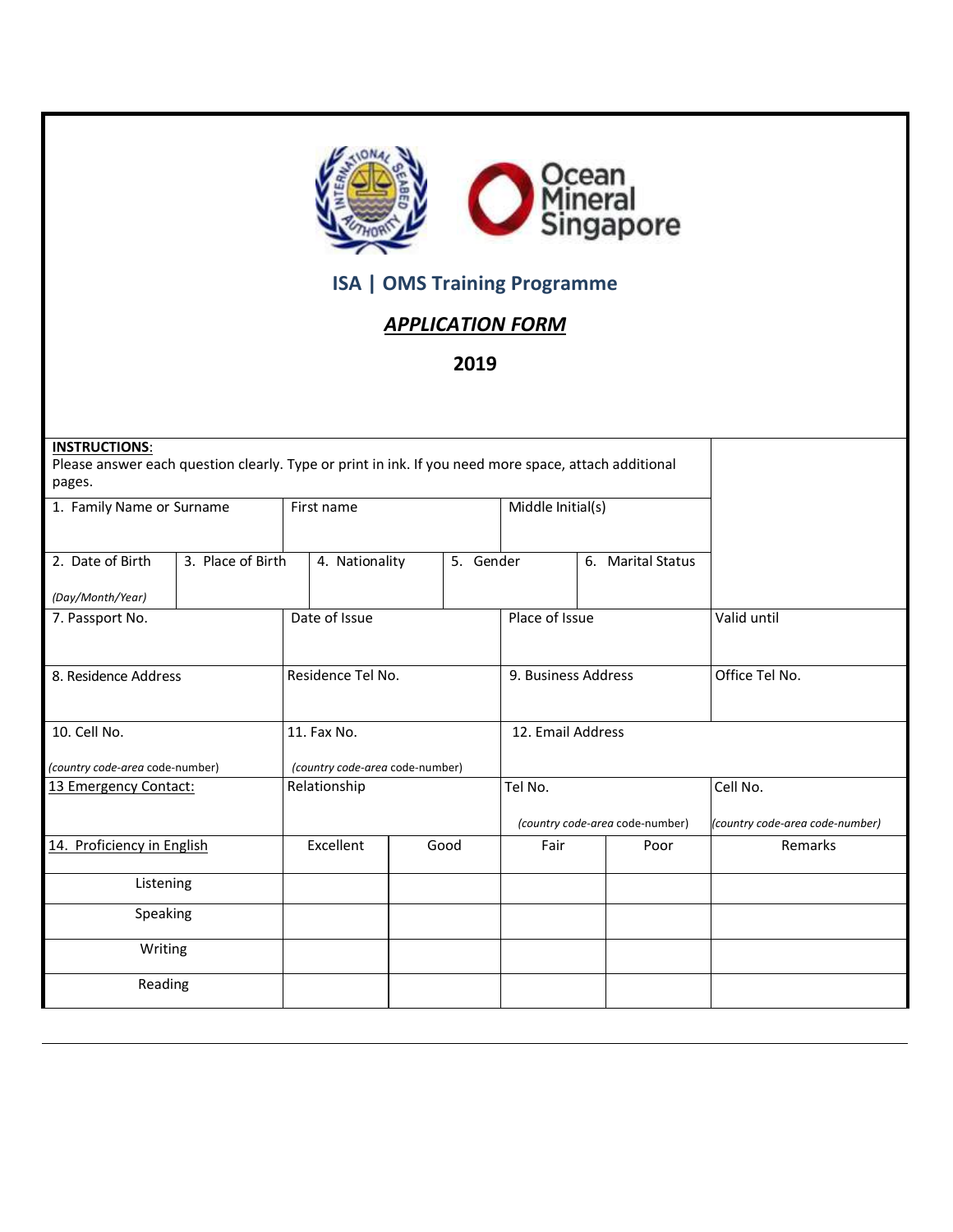| 15. Mother Language                               |                                                                                                            |                                                                               |      | 16. Other Language                                      |                                   |                                                    |  |  |
|---------------------------------------------------|------------------------------------------------------------------------------------------------------------|-------------------------------------------------------------------------------|------|---------------------------------------------------------|-----------------------------------|----------------------------------------------------|--|--|
| 17. Fields/Topics of   (i)<br>Scientific Interest |                                                                                                            |                                                                               | (ii) |                                                         | (iii)                             | (iv)                                               |  |  |
|                                                   | 18. Education (University or equivalent): Give full details, using the following space insofar as possible |                                                                               |      |                                                         |                                   |                                                    |  |  |
| Year Attended                                     |                                                                                                            | Name and Place of Institution                                                 |      | Field of Study<br>(Geology, geophysics, mining, mineral |                                   | Diploma or Degree<br>(Bachelor, Master, PhD, etc.) |  |  |
| From                                              | To                                                                                                         |                                                                               |      |                                                         | processing, marine ecology, etc.) |                                                    |  |  |
|                                                   |                                                                                                            |                                                                               |      |                                                         |                                   |                                                    |  |  |
|                                                   |                                                                                                            |                                                                               |      |                                                         |                                   |                                                    |  |  |
|                                                   |                                                                                                            | 19. Research undertaken (Highlights, not more than 200 words)                 |      |                                                         |                                   |                                                    |  |  |
|                                                   |                                                                                                            |                                                                               |      |                                                         |                                   |                                                    |  |  |
|                                                   |                                                                                                            | 20. Participation in International Symposia/Workshops and Training Programmes |      |                                                         |                                   |                                                    |  |  |
|                                                   |                                                                                                            |                                                                               |      |                                                         |                                   |                                                    |  |  |
|                                                   |                                                                                                            |                                                                               |      |                                                         |                                   |                                                    |  |  |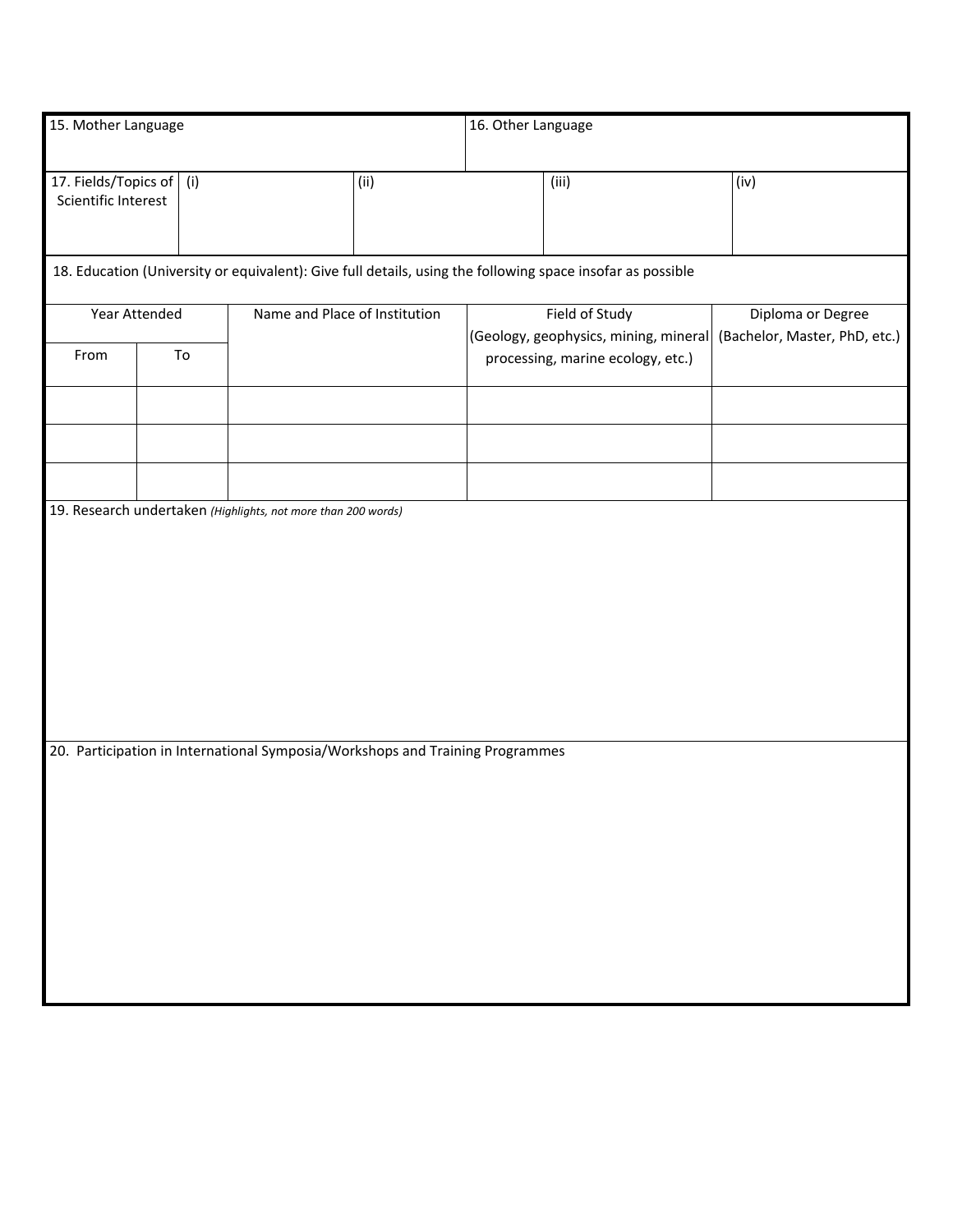21. Indicate how the OMS Training Programme will further your career *(not more than 250 words)*